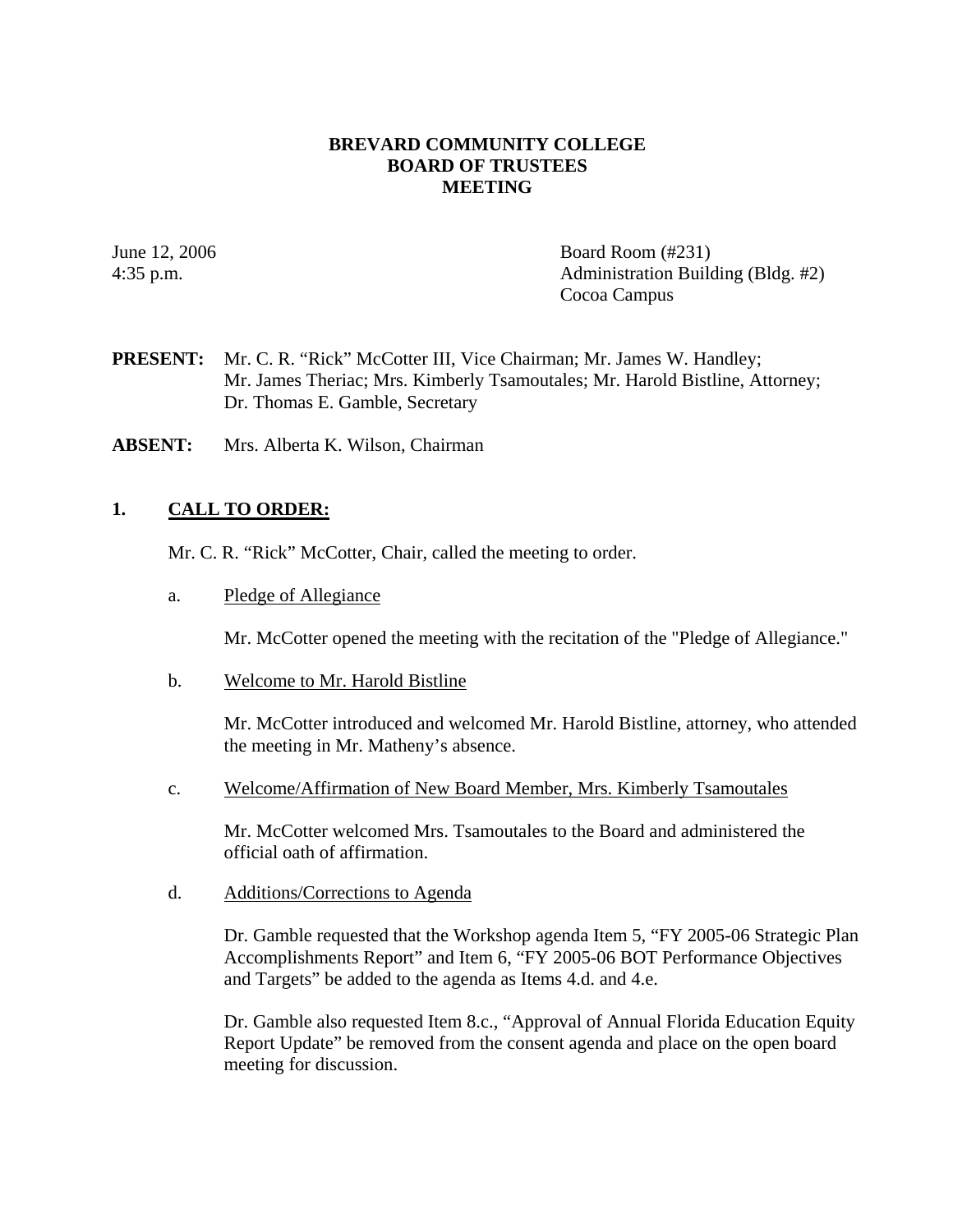Board of Trustees Meeting June 12, 2006 Page -2-

> Mr. Handley requested Item 9.b., "Approval of the DSO 2006-2007 Operating Budgets" be removed from the consent agenda.

# **2. CONSENT AGENDA:**

Mr. McCotter recommended approval of the remaining consent agenda items:

- 3.a. Minutes Board of Trustees Workshop Meeting May 22, 2006
- 3.b. Minutes Board of Trustees Meeting May 22, 2006
- 8.a. Summary of Personnel Actions
- 8.b. Approval of Expenditure of Allied Health Care Challenge Grant Funds
- 8.c. Approval of Annual Florida Education Equity Report Update removed from consent agenda
- 9.a. Approval of May Monthly Summary of Income and Expenditures
- 9.b. Approval of the DSO 2006-2007 Operating Budgets removed from consent agenda

Mr. Handley moved approval of the remaining consent agenda items. Mr. Theriac seconded the motion. All those voting in favor of the motion – Handley, Theriac, McCotter, and Tsamoutales; opposed – none. Motion unanimously approved. (Wilson - absent)

# **3. APPROVAL OF OFFICIAL MINUTES OF PREVIOUS MEETINGS:**

a. Minutes – Board of Trustees Workshop Meeting – May 22, 2006

Approved – consent agenda.

b. Minutes – Board of Trustees Meeting – May 22, 2006

Approved – consent agenda.

# **4. COMMUNICATIONS:**

a. Report on the Police Testing Program (Addendum)

Mr. Johnny Perkins, Dean, Criminal Justice Program, introduced Mr. Jim Reynolds, Director, Police Testing and Certification. Mr. Perkins reported Mr. Reynolds' proactive leadership with the Brevard Police Testing Center has led to improved recruitment success.

Mr. Reynolds reported on the Police Testing Center mission and some innovative recruitment tools used to attract and screen qualified academy applicants. He stated the Police Testing Center has been part of BCC since 1987 when it was created by act of the Florida legislature for the purpose of improving law enforcement in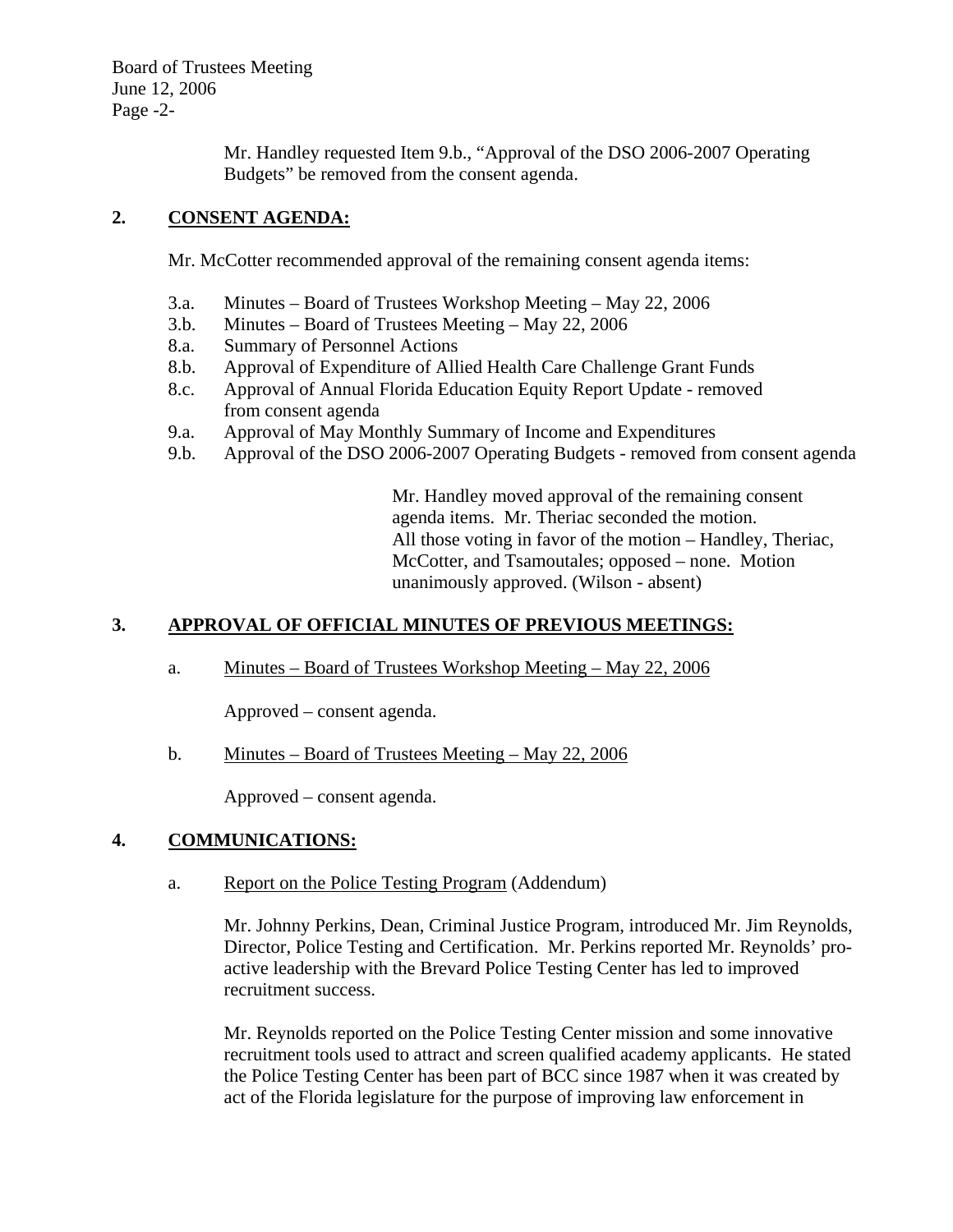Board of Trustees Meeting June 12, 2006 Page -3-

> Brevard County. He reported projections indicate the need to hire 95-110 new officers locally in 2006, saying 70-80 of these positions will typically be filled by Police Academy graduates. Mr. Reynolds reported there are two daytime and two nighttime classes offered and although the optimum class size is 25, approximately 40 are usually in attendance. He further reported an 80-85% job placement rate for Police Academy graduates.

Mr. Reynolds reported on recruitment strategies and initiatives, with a focus on community recruiting to identify citizens of good character who would make good police officers. He indicated that minority recruitment is a high priority. A video presentation used for marketing for the Police Testing Center was shown.

Mr. Reynolds reported that there are no waiting lists for enrollment. He indicated that although Port and Cape Canaveral security personnel are currently not required to be sworn officers, new legislation will require state certification for Port security. Accordingly, a new curriculum will be designed for the Police Academy.

#### b. Report on Textbooks (Addendum)

Mr. Al Little, Vice President, Finance and Administrative Services, reported textbook costs and availability are an ongoing challenge for students; with textbook often costing more than tuition. He reported although publishers set prices, BCC's partnership with Barnes & Noble College Bookstores has proven to be beneficial to controlling textbook challenges. He introduced Mr. Brian Stark, Director of Operations, Barnes & Noble Southeast Region, and Ms. Jennifer Russell, Regional Manager, Barnes and Noble College Bookstores.

Mr. Stark reported Barnes & Noble started as a student book exchange on a college campus, which has now grown to superstores and operation of more than 550 college bookstores across the country. He acknowledged that textbook prices have exceeded the rate of inflation for the past eight years.

Mr. Stark reported on current trends toward digital textbooks and/or rentals saying digital textbooks are increasing in popularity. Thompson Publishing is now soliciting students to buy textbooks directly through them via ichapters.com, bypassing the local bookstore, giving the students the option of purchasing by chapter-increments (\$1.99-\$4.99 per chapter). This represents a 50% savings to the student, however there are download time limits and it will not add to a reference library. This publisher is expanding to 240 titles this Fall and it is unknown how this innovation will affect the bookstore industry.

Wiley Publishers partners with local campus bookstores by offering digital textbooks and other student aids with the purchase of each textbook bought at campus bookstores. This is a good resource; however, it eliminates the used book sale option for students and gives Wiley a monopoly on the price of their product.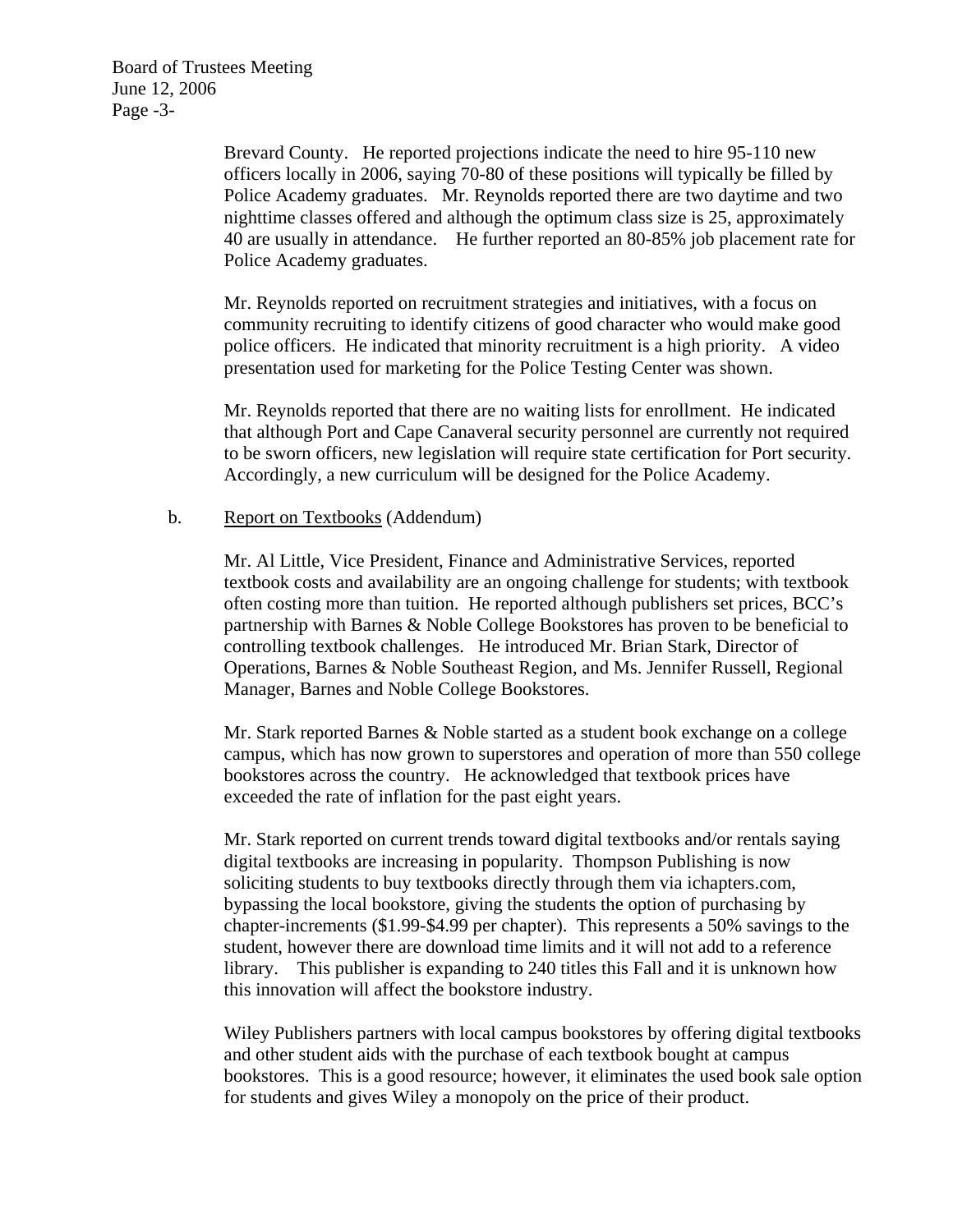Mr. Stark reported 84% of the campus book sales were purchased on-line by students from Wiley's website. College students desire immediate product availability. He reported Barnes & Noble's used book buy-back plans are popular; students can sell their books back to Barnes & Noble for a 50% refund if the book will be utilized on any campus the next semester. To maximize this benefit, individuals who make textbook buying decisions are encouraged to use the same textbook edition for several semesters to help save the students money.

Mr. Stark reported Barnes & Noble owns Missouri Bookstores, the largest wholesaler of used textbooks. They are partnering with four other leading publishers to test students' interest in digital textbooks. Studies show that students respond positively to a minimum 50% savings. The disadvantages to students are that there is no physical book available, e-books can only be downloaded to one computer, and there are limited access and timeframes. Mr. Stark also reported that students can also place their own book order at the Barnes  $\&$  Noble website. These books may be shipped to any Barnes & Noble bookstore or to their home for shipping cost of \$6.95 for the first book and \$.99 to ship additional books.

Mr. Stark summarized: new books (full price); used books (25% savings); and digital books (50% savings). He reported textbook rentals are also gaining interest and Barnes & Noble is conducting studies for the N.C. state legislature which has requested Barnes & Noble to submit a business plan for a textbook rental; this report will be provided to the Board upon completion. This type program is good for public relations as student costs will be 1/3 of the full purchase price; however, the disadvantage is the school must maintain a significant inventory, requiring storage and increased administrative effort. It is estimated that each book must rent at least six times to be economically feasible. This will require faculty to be willing to utilize some outdated material. Dr. Astrab reported faculty are encouraged to utilize the same textbook for two to three years, but stated that often there are not sufficient supplies available in the third year. Additionally, all campuses, collegewide must use the same textbook for sequential courses.

Dr. Gamble reported faculty is being innovative to assist students control costs. For instance, the Communication Department faculty recently substituted an expensive "Anthology of Literature" for a spiral-bound literary compilation. Although this saved the students money, there were some faculty objections to this as it was felt the larger Anthology encouraged student exploration of other literary works outside the scope of the required assignments. Dr. Gamble further reported that faculty are encouraged to order textbook-only books (without packaged DVDs) in order to allow students to sell them back to the bookstore at the completion of the course.

Mr. Stark reported that publishers claim their price increases are due to unexpected returns of unsold books, effect of the used book market, increased cost of book production, and increased technology costs. Also, increased marketing costs and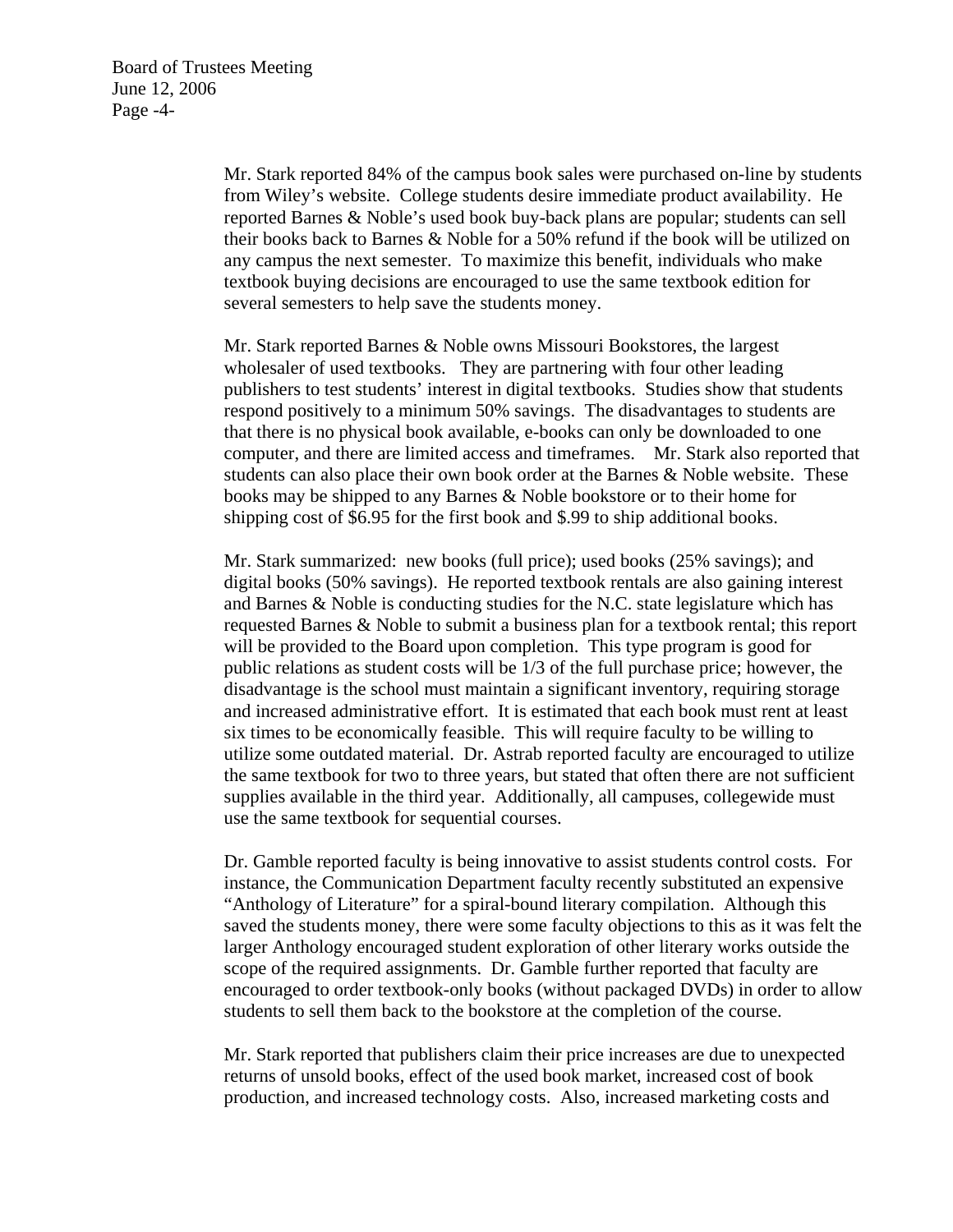Board of Trustees Meeting June 12, 2006 Page -5-

> gimmicks drive up the costs for students and the only way to combat this on behalf of the students is to educate faculty on these concerns; however newer versions with web-sources, etc. are often enticing. Mr. Stark reported that publishers' representatives market their products to faculty and Barnes & Noble strives to be the balance by educating faculty on concerns and options, asking their permission to provide information regarding these options to students. He further reported that the Barnes & Noble website includes a "Faculty Center Network" where faculty members can preview textbooks, see reviews/recommendations from other users, etc. Mr. Stark reported the availability of this resource will be communicated to the faculty members.

Mr. Stark will provide the data regarding buy-back transactions at each campus in relation to the total bookstore transactions as requested by the Board.

The Board expressed appreciation for the report and partnership efforts to control costs for the students.

## c. Presentation of City of Cocoa Beautification Award (Addendum)

Dr. Brenda Fettrow, Vice President, Student Services, reported the City of Cocoa recently awarded BCC's Cocoa Campus one of two commercial beautification awards for 2006. Dr. Gamble reported that similar beautification efforts will soon take place on the Melbourne Campus. A plaque was presented to Dr. Gamble and the Board.

#### d. FY 2005-06 Strategic Plan Accomplishments Report (Addendum)

Mr. Frank Billings, Associate Vice President, Institutional Effectiveness and Strategic Management, reported each year strategies are identified which are linked to Board objectives, culminating with this final report, provided to the Board for review. He indicated that areas that show no response to updates are due, in part, to data which was provided after the closing date; a report updating blank fields will be provided at the August Board meeting. The Board requested that only pages affected by the updates be provided for insertion into the present report.

The Board suggested that, in the future, this document be provided in August to ensure adequate time for submission of data and compilation. Dr. Gamble reported the insert sheet distributed today is a more accurate depiction and in the future the more concise Dashboard format will be provided to the Board periodically rather than a voluminous report. Dr. Gamble stated that the document is primarily a management tool and that it will be available on the website in the future for the Board's review.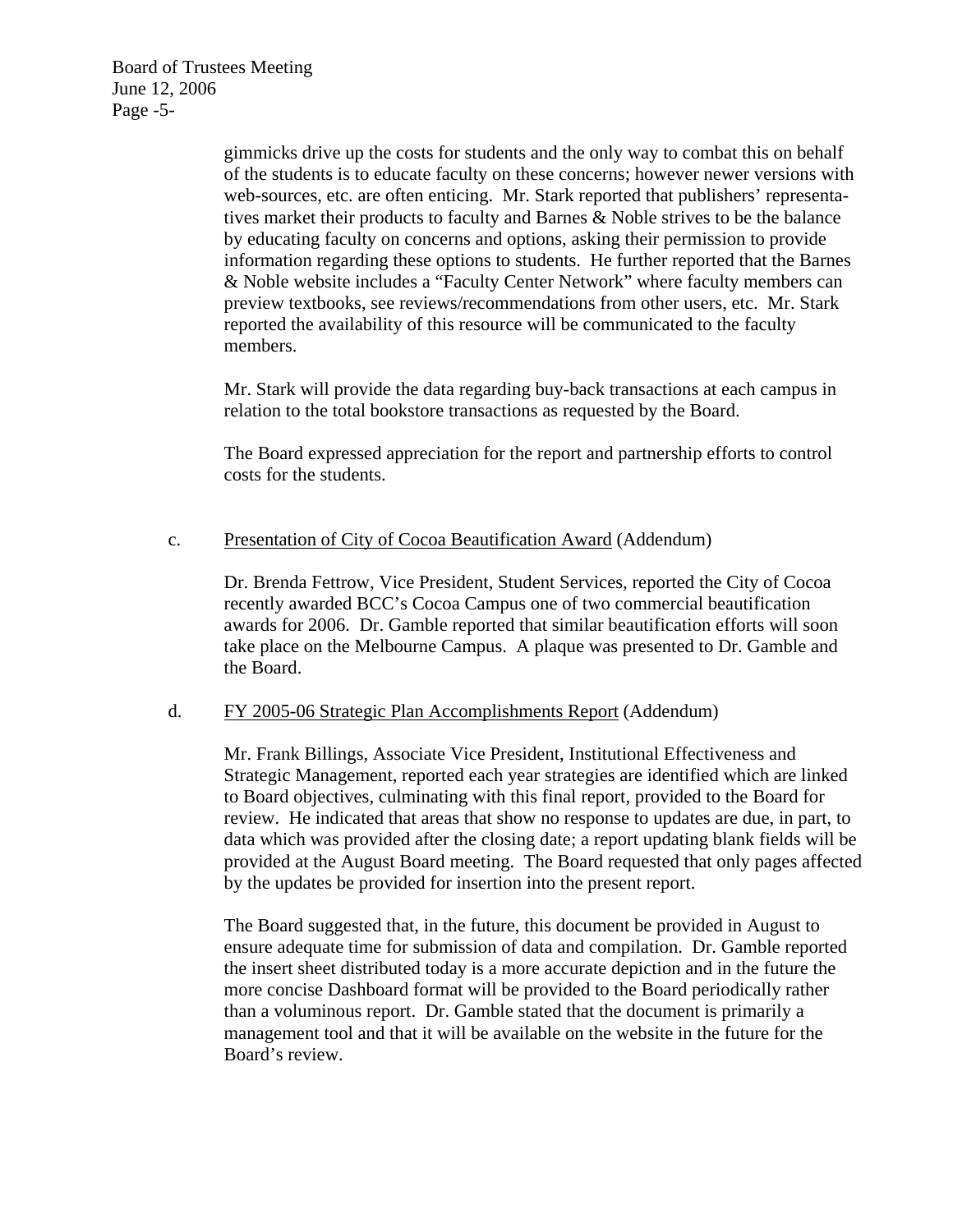Board of Trustees Meeting June 12, 2006 Page -6-

> Mr. McCotter pointed out that many diversity issues were not funded and that since improving diversity at the college is a significant Board priority, funding should be evaluated for these areas. Dr. Gamble reported that the language in section is in need of editing providing specific strategies and ends. Mr. Billings reported that performance and activity-based funding information will be added in the future. Dr. Gamble reported he is very pleased with the staff's prompt acceptance and compliance of the strategic planning process.

#### e. FY 2005-2006 BOT Performance Objective and Targets (Addendum)

Mr. Frank Billings, Associate Vice President, Institutional Effectiveness and Strategic Management, reported the FY 2005-06 BOT Performance Objective and Targets is a final report regarding the 26 Board objectives as part of a three-year, rolling strategic plan. He recommended the fourth year be removed as three year increments are more manageable.

Mr. Billings indicated the report shows 26 Board objectives color-coded to indicate performance, as compared to the 2004-05 baseline. Specifically red coloring indicates the figure did not exceed either last year's number or two-year target; black indicates they met or exceeded last year's number, but did not meet the two-year target; and, blue indicates last year's number was exceeded, as well as the two year performance target.

Dr. Gamble reported that many objectives relate to specific performance relating to minorities and it is important to note the numbers are very small making minor changes appear larger. In addition, the low unemployment rate in Brevard County has affected the enrollments in all areas, including diversity, hurting statistics. He further reported that this trend is consistent across the entire region and state except for Miami and Orlando due to a large influx of population to these areas. Dr. Gamble reported that he is pleased with progress with the Hispanic population, but concerned about African-American population statistics. He further reported Dr. Fettrow is working on a plan for the freshman year experience for first-time-incollege (FTIC) students which should help student success. Dr. Fettrow reported there are many components to this plan, including the Call-Center, mentoring and on-line advising to help the success and retention of all students, including minorities.

Dr. Fettrow reported that a mentoring program has been developed for FTIC students, including minorities, needing prep classes. This mentoring program has been offered for two full semesters, but it has not been widely utilized. She reported she is working with Dr. Astrab to determine how to encourage participation without it appearing to be a penalty. Dr. Gamble reported the service may need to be mandated to ensure student success for students requiring prep classes.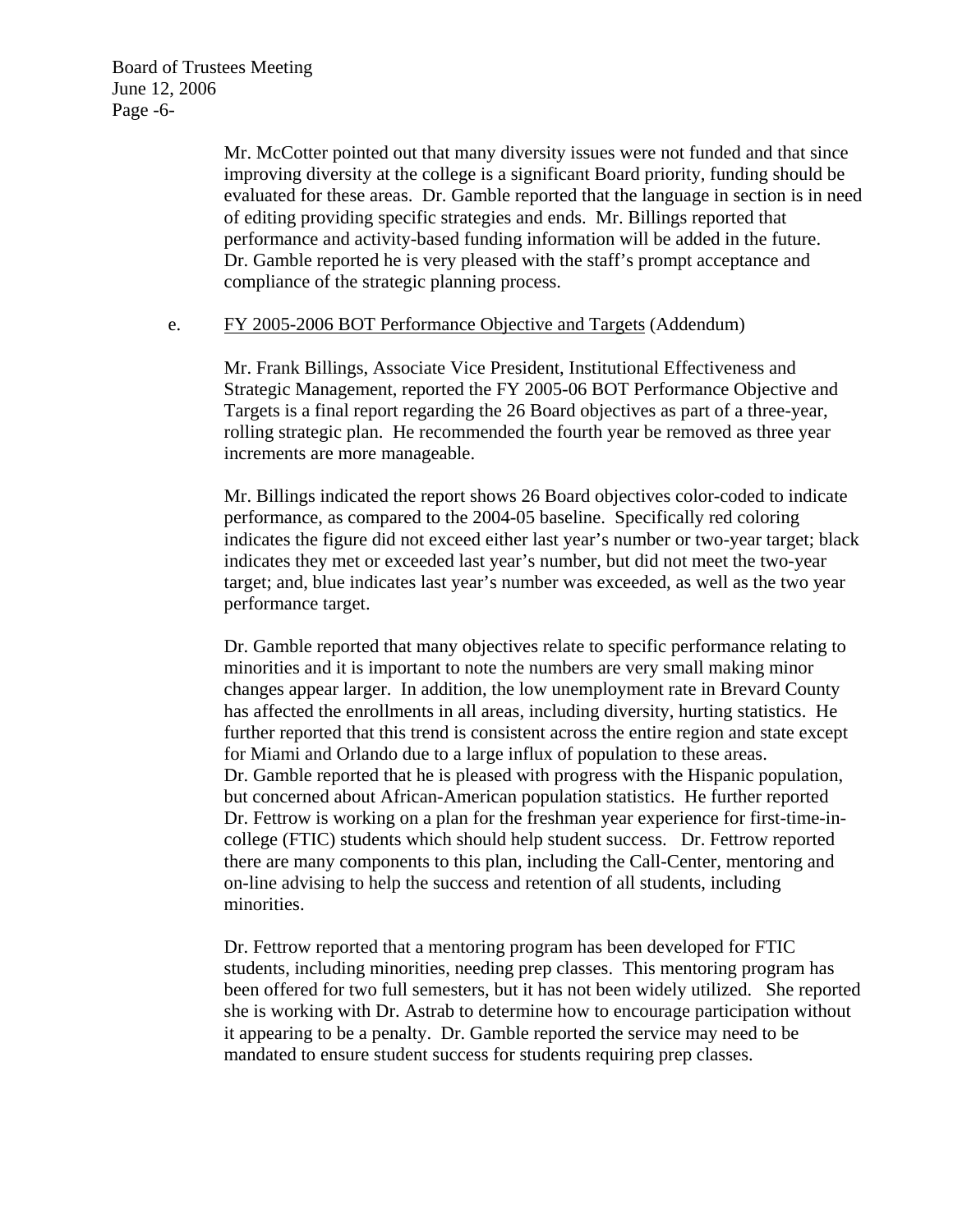Board of Trustees Meeting June 12, 2006 Page -7-

> Dr. Astrab reported that additional programs are planned if Title III funds are made available, including professional development and student-engagement and facilitation activities to make the classroom experience more interactive and engaging. Dr. Gamble reported that if awarded, Title III grant funds totaling \$1.8 million will be instrumental in improving below-standard accountability factors; however, student success initiatives will be implemented, nonetheless, as it is the administration's highest priority.

Discussion ensued regarding the success of the Rosen Foundation program for minority educational success. Dr. Gamble reported that community involvement from a young age is an essential element to the success of this program.

Dr. Gamble reported UCF faculty in Brevard County have continued to increase and joint use efforts are flourishing, including a joint chemistry/math class to support the Pre-Engineering program and Educator Preparation Institute (EPI) science/math initiative. Dr. Fettrow reported the UCF Consortium is forwarding lists of students who were not accepted at UCF to her office so that letters of invitation to BCC explaining the 2+2 program will be mailed. In addition, the UCF letters of denial will include a recommendation to see a Consortium Community College partner. Dr. Fettrow reported that Consortium marketing efforts are continuing in a positive manner.

# **5. CITIZEN'S PRESENTATION:**

None.

# **6. CONSTRUCTION AND DEVELOPMENT:**

### a. Approval to Proceed with the Cocoa Village Playhouse Annex (Addendum)

 Dr. Brenda Fettrow, Vice President, Student Services, introduced Ms. Staci Hawkins-Smith, Executive Director, Cocoa Village Playhouse; Ms. Patty Larson, Accounting Manager; and, Mr. Richard Moon, Director, Maintenance and Plant Operations and provided a brief history of the Cocoa Village Playhouse Capital Campaign, which started several years ago to raise funds for adding an annex building to the east side of the existing building. The estimate for completion of this project is currently \$2.2 million.

Ms. Hawkins-Smith presented the building plans, which have been approved by the Cocoa Village Playhouse Board. She reported on an overview and functionality of the proposed plan, including costuming area, storage, restroom facilities, and a practice studio. She reported the third floor will also provide for a future workshop for hoisting sets and props and office space. She reported the exterior of the annex will be in keeping with the historical aspects of Cocoa Village.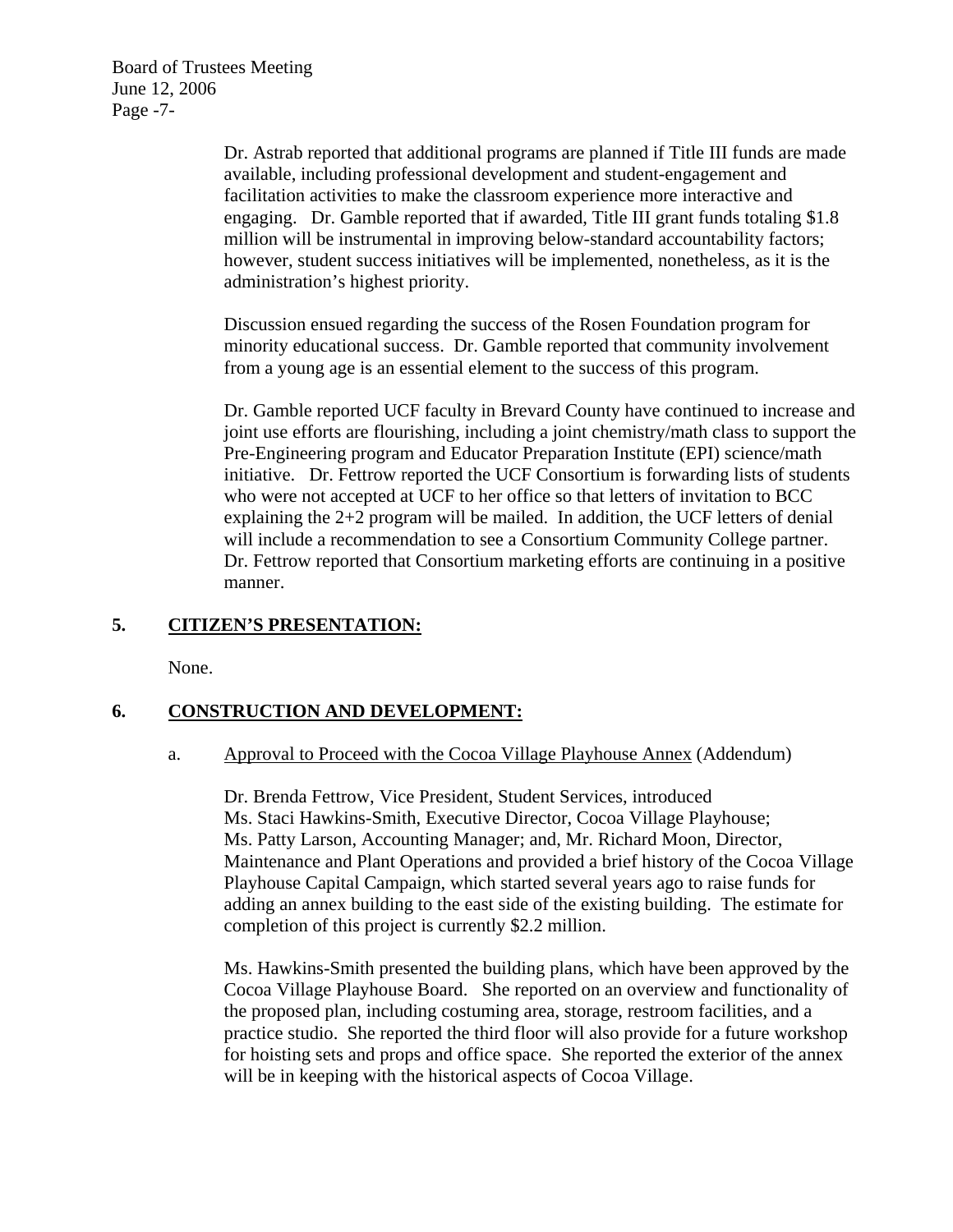Board of Trustees Meeting June 12, 2006 Page -8-

> Dr. Fettrow reported on the financial aspects of the Capital Campaign, which included a very successful "It's a Wrap" progressive dinner event which netted \$75,000. Plans are to make this an annual event due to its success. She reported currently the campaign fund balance is \$1,716,584 which includes cash in the bank, contributions eligible for match, outstanding pledges, plus interest earnings. Ms. Larson reported that after expenses the balance is \$1,420,166 including anticipated match funds, of which \$656,590 is available for immediate disposal.

> Dr. Fettrow reported that although the current balance is approximately \$500,000 short of the anticipated cost not including furnishing costs, approval of the plan by the Board will allow selection of a Construction Manager and enable lock-in of a guaranteed maximum price (GMP). Dr. Fettrow also reported that additional grant funds through the Eckerd Family Foundation and other sources are being cultivated.

> Dr. Gamble reported that proceeding with the project will increase optimism, which hopefully will generate additional donations.

Mr. Moon reported the anticipated project schedule is to present the top three construction manager candidates at the August Board meeting and to present the GMP at the September Board meeting with a projected start date of October 2006. Dr. Fettrow reported the annex plan consists of 11,348 gross square feet.

Dr. Fettrow invited the Board to tour the area. The Trustees thanked her for the invitation and the thorough report. Dr. Gamble recommended approval to proceed with the Cocoa Village Playhouse Annex.

> Ms. Tsamoutales moved approval of the construction drawings as presented to proceed with selection of a construction manager for the Cocoa Village Playhouse Annex. Mr. Handley seconded the motion. All those voting in favor of the motion – Tsamoutales, Handley, Theriac and McCotter; opposed – none. Motion unanimously approved. (Wilson absent)

# **7. OLD BUSINESS:**

### a. Report on Pending Legal Actions – Mr. Matheny (Addendum)

Mr. Harold Bistline, Attorney, reported that he had reviewed Mr. Matheny's report and was available for questions. There were none.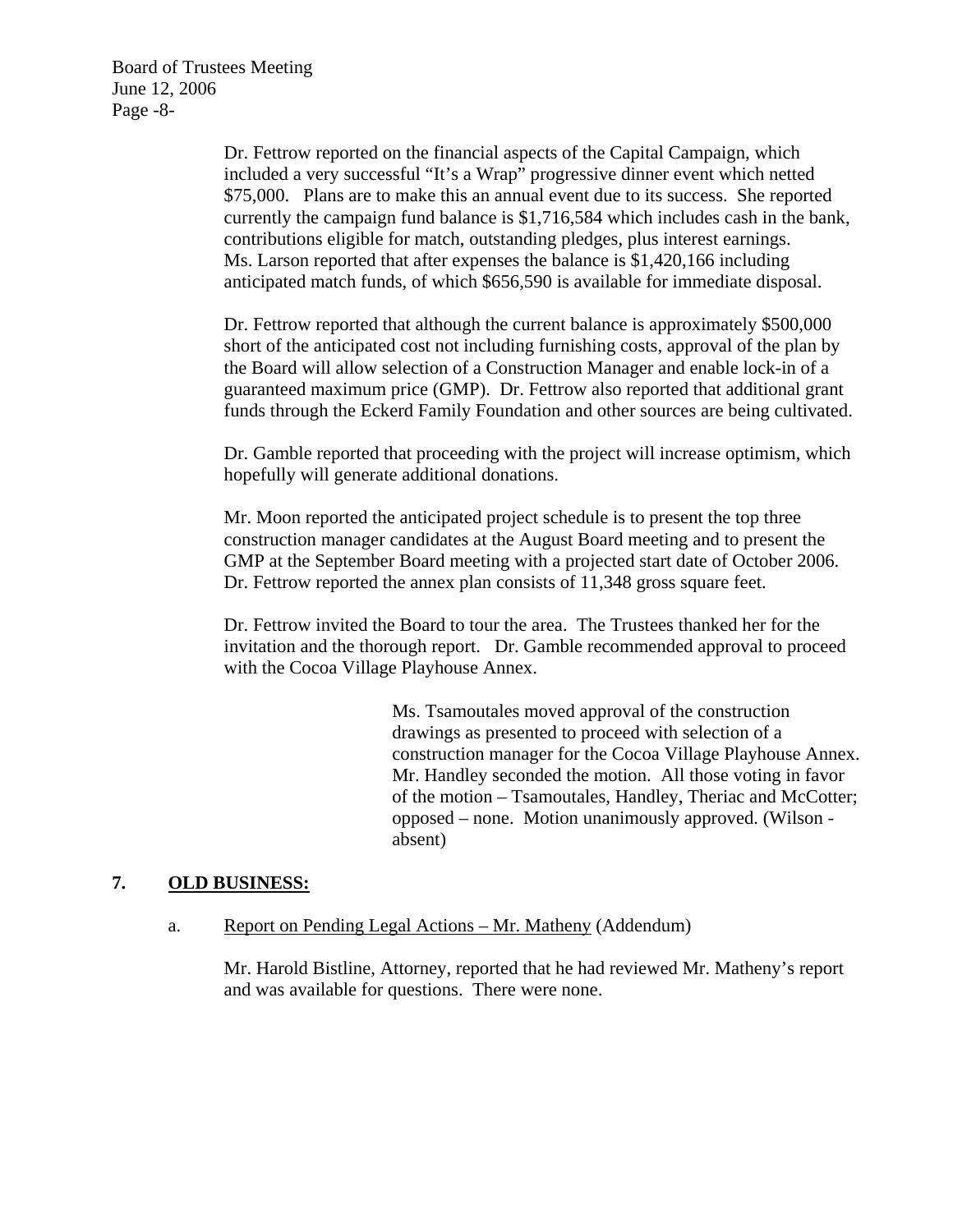### **8. NEW BUSINESS:**

a. Personnel Actions (Addendum)

The Personnel Actions were presented to the Board for information only; with no further action required.

b. Approval of Expenditure of Allied Health Care Challenge Grant Funds

Approved - consent agenda.

c. Approval of Annual Florida Education Equity Report Update (Addendum)

Mr. Frank Billings, Associate Vice President, Institutional Effectiveness and Strategic Management, reported that advancing college equity and diversity continues to be one of the highest priorities of the college. He reported the Department of Education is concerned about closing the gap between overall white AA graduates and Black/Hispanic graduates relative to percentage rather than population. For instance in 2004-2005 the gap was 9.8% and in 2005-2006 the gap increased to 17.2% for the black population. However, for the Hispanic population the gap lowered from 17.9% in 2004-2005 to 6.8% in 2005-2006. Mr. Billings reported the Department of Education wants to know what steps are being taken to close this gap, the initiatives for which are included in the first three pages of the report.

Mr. Billings reported the college consistently exceeds the goals for recruiting minority populations, but struggles with success and retention. Dr. Gamble reported this is a system-wide problem as evidenced by the report. In addition, any changes cause a large statistical impact due to the small numbers involved. Dr. Gamble recommended approval of the Annual Florida Education Equity Report Update.

Mr. Billings reported the equity report also reflects gender and race equity in faculty/staff and sports participation, for which we are in compliance.

> Mr. Theriac moved approval of the Annual Florida Education equity Report Update. Mr. Handley seconded the motion. All those voting in favor of the motion – Theriac, Handley, McCotter, and Tsamoutales; opposed – none. Motion unanimously approved. (Wilson - absent)

d. Request for Future Board Meeting/Workshop Agenda Items:

Mr. Theriac request a follow up discussion on textbook issues upon receipt of information requested from Mr. Stark, Barnes & Noble.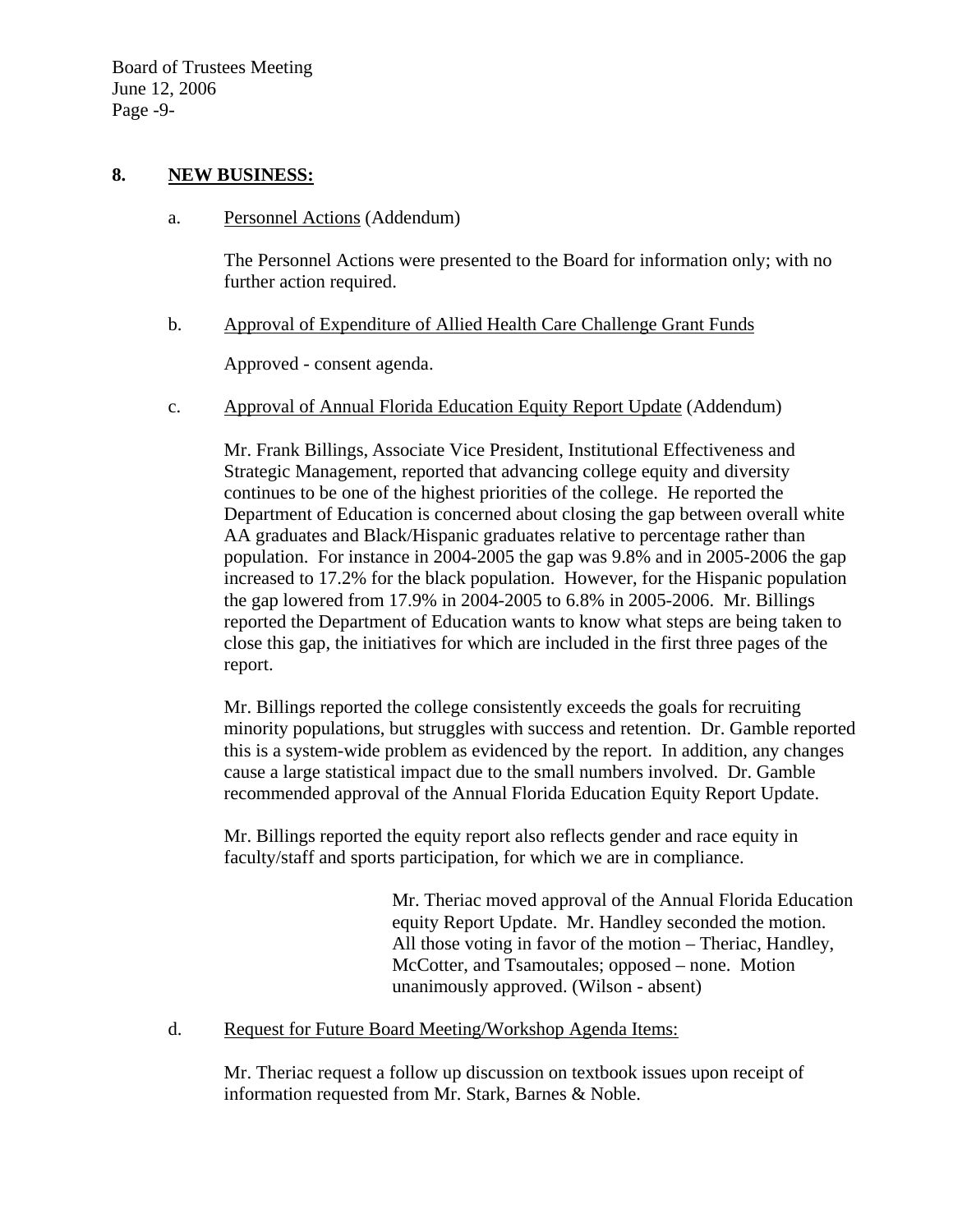Board of Trustees Meeting June 12, 2006 Page -10-

## **9. FINANCIAL ACTIONS:**

a. Approval of the May Monthly Summary of Income and Expenditures (Addendum)

Approved – consent agenda.

b. Approval of DSO 2006-2007 Operating Budget (Addendum)

Mr. Mark Cherry, Associate Vice President, Financial Services, reported the increased budget in the Foundation's miscellaneous category was due to inclusion of a contingency for the new Executive Director salary as well as possible renovations and/or maintenance to the Foundation House.

Mr. Cherry also explained that the King Center printing costs rose despite decreased advertising as the King Center plans to distribute two schedule mailings in the coming year. However, the advertising budget was decreased as being more realistic based on current year expenses. Dr. Gamble recommended approval of the DSO 2006-2007 Operating Budget.

> Mr. Handley moved approval of the DSO 2006-2007 Operating Budget. Mr. Theriac seconded the motion. All those voting in favor of the motion – Handley, Theriac, McCotter, and Tsamoutales; opposed – none. Motion unanimously approved. (Wilson - absent)

#### **10. REPORT OF THE PRESIDENT:**

a. Presidential Evaluation Process:

Dr. Gamble reported that a schedule of the president's evaluation process was provided. He reported that much of the evaluation process will be available and conducted by the Trustees online.

Dr. Gamble reported the evaluation process includes interviews of community leaders by the Trustees. He requested the current Community Leadership list be reviewed for changes as desired by the Board suggesting that Mr. Stan Payne be added in lieu of Ms. Dixie Sansom, as she is no longer at the Port. Mr. Handley suggested the names on this list change periodically, and made the following suggestions: add Ms. Helen Voltz and Mr. Ron Pritchard rather than Mr. Truman Scarborough. In addition, it was suggested Representative Altman be added in lieu of Senator Posey. The Board concurred with these changes.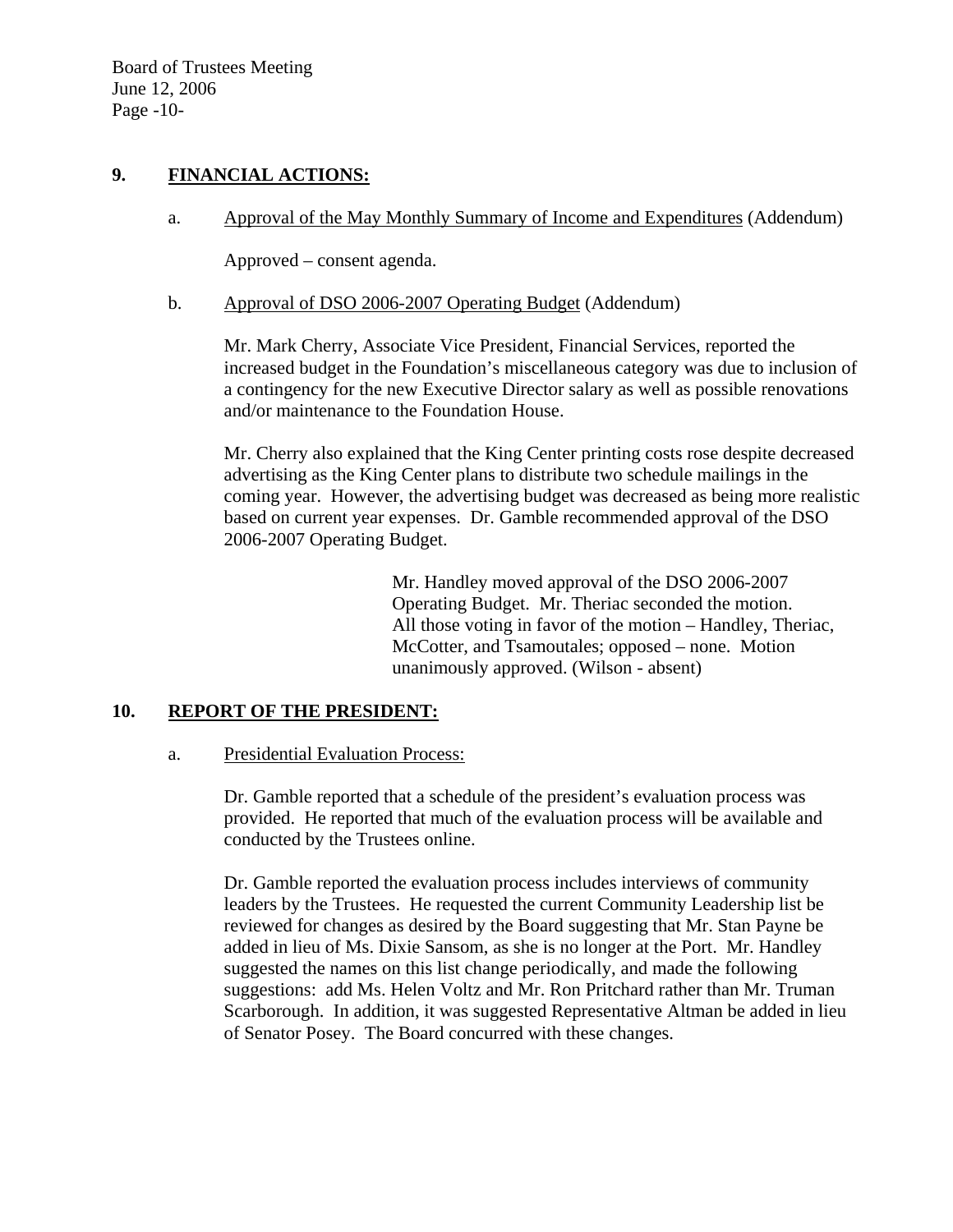The Trustees divided the community representatives amongst themselves to interview as part of the presidential evaluation process. Dr. Gamble requested that interview results be provided to Mrs. Martin by June 25, 2006.

Dr. Gamble also reminded that Trustee assignments to college Committees will take place at the August 2006 Board meeting.

### b. Legislative Summary:

Dr. Gamble reported a summary of the outcome of this year's legislative process was provided.

c. Recognition of Mr. Al Little - Ken Jarrett Award Recipient:

Dr. Gamble reported Mr. Al Little was selected to receive the prestigious Ken Jarrett Service Award by the Division of Community Colleges and Workforce on behalf of Council of Business Affairs (COBA) for his outstanding contributions to community college business officers in the spirit of helping others. The Board congratulated him on this honor.

# d. Hurricane Track:

Dr. Gamble distributed an updated hurricane track prediction and reported that the college is prepared in the event of an emergency. He displayed the vests which will be provided only to individuals who are authorized to come on campus during declared weather or other emergencies; no one will be allowed on campus without the vest, with the exception of individuals who are evacuating to designated shelters. He reported the County first-responders (firefighters, police, etc.) will be housed in Building 20 on the Cocoa Campus. The designated public shelters are Building 3, Cocoa Campus and Buildings 1 and 10, Melbourne Campus.

# **11. COMMITTEE REPORTS**

a. Alumni Association – Mrs. Wilson

No report

b. BCC Foundation – Mr. Theriac

No report.

c. Cocoa Village Playhouse – Mr. McCotter

No report.